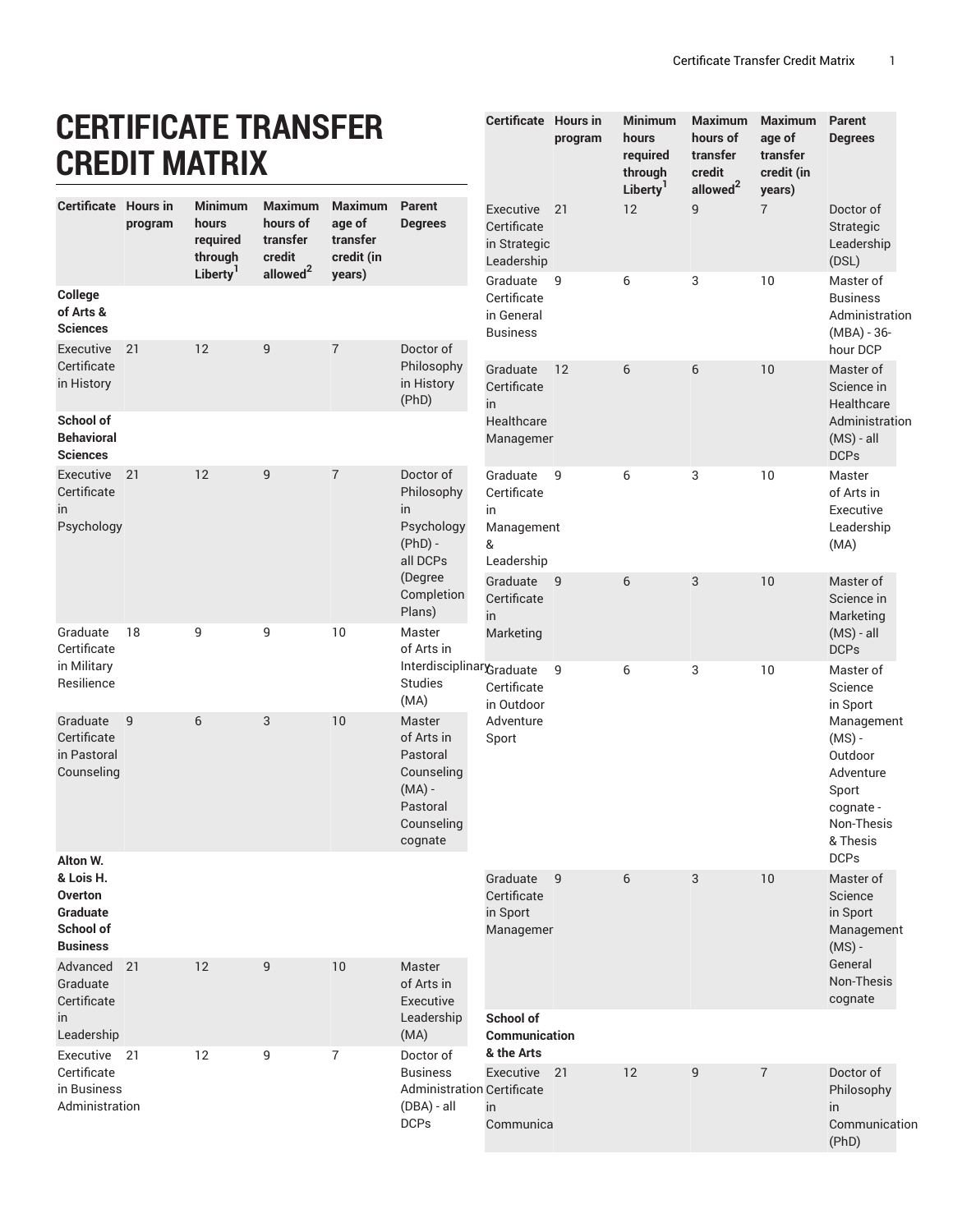| <b>Certificate Hours in</b>                                               | program | <b>Minimum</b><br>hours<br>required<br>through<br>Liberty <sup>1</sup> | <b>Maximum</b><br>hours of<br>transfer<br>credit<br>allowed <sup>2</sup> | <b>Maximum</b><br>age of<br>transfer<br>credit (in<br>years) | Parent<br><b>Degrees</b>                                                        | <b>Certificate Hours in</b>                                    | program | <b>Minimum</b><br>hours<br>required<br>through<br>Liberty <sup>1</sup> | <b>Maximum</b><br>hours of<br>transfer<br>credit<br>allowed <sup>2</sup> | <b>Maximum</b><br>age of<br>transfer<br>credit (in<br>years) | Parent<br><b>Degrees</b>                                                           |
|---------------------------------------------------------------------------|---------|------------------------------------------------------------------------|--------------------------------------------------------------------------|--------------------------------------------------------------|---------------------------------------------------------------------------------|----------------------------------------------------------------|---------|------------------------------------------------------------------------|--------------------------------------------------------------------------|--------------------------------------------------------------|------------------------------------------------------------------------------------|
| Graduate<br>Certificate<br>in Applied<br>Communication<br><b>Studies</b>  | 9       | 6                                                                      | 3                                                                        | 10                                                           | Master<br>of Arts in<br>Interdisciplinar in Christian<br><b>Studies</b><br>(MA) | Graduate<br>Certificate<br>Leadership                          | 9       | 6                                                                      | 3                                                                        | 10                                                           | Master of<br><b>Divinity</b><br>$(MDiv)$ -<br>General<br>cognate                   |
| Graduate<br>Certificate<br>in<br>Communica<br>& Business<br>Administrati  | 9       | 6                                                                      | 3                                                                        | 10                                                           | Master<br>of Arts<br>in Digital<br>Content<br>(MA)                              | Graduate<br>Certificate<br>in Christian<br>Ministry            | 12      | 6                                                                      | 6                                                                        | 10                                                           | Master of<br>Divinity<br>(MDiv) -<br>General<br>cognate                            |
| Graduate 9<br>Certificate<br>in<br>Communication<br>for Human<br>Services |         | 6                                                                      | 3                                                                        | 10                                                           | Master<br>of Arts in<br>Interdisciplinar Ministry in<br><b>Studies</b><br>(MA)  | Graduate<br>Certificate<br>in Church<br>the Digital<br>Age     | 12      | 6                                                                      | 6                                                                        | 10                                                           | Master of<br>Divinity<br>$(MDiv)$ -<br>Church<br>Ministry<br>in the<br>Digital Age |
| Graduate<br>Certificate<br>in<br>Organization<br>Communica<br>John W.     | 9       | 6                                                                      | 3                                                                        | 10                                                           | Master<br>of Arts in<br>Interdisciplinar@ertificate<br><b>Studies</b><br>(MA)   | Graduate<br>in Global<br><b>Studies</b>                        | 9       | 6                                                                      | 3                                                                        | 10                                                           | cognate<br>Master<br>of Arts<br>in Global<br><b>Studies</b><br>(MAGS)              |
| <b>Rawlings</b><br>School of<br><b>Divinity</b>                           |         |                                                                        |                                                                          |                                                              |                                                                                 | Graduate<br>Certificate<br>in Greek                            | 12      | 6                                                                      | 6                                                                        | 10                                                           | Master<br>of Arts in<br><b>Biblical</b>                                            |
| Executive<br>Certificate<br>in Bible<br>Exposition                        | 21      | 12                                                                     | 9                                                                        | $\overline{7}$                                               | Doctor of<br>Philosophy<br>in Bible<br>Exposition<br>(PhD)                      |                                                                |         |                                                                        |                                                                          |                                                              | Languages<br>$(MA)$ -<br>Language<br>Exegesis<br>cognate                           |
| Executive 21<br>Certificate<br>in Christian<br>Leadership                 |         | 12                                                                     | 9                                                                        | $\overline{7}$                                               | Doctor of<br>Education<br>in Christian<br>Leadership<br>(EdD)                   | Graduate<br>Certificate<br>in Hebrew                           | 9       | 6                                                                      | 3                                                                        | 10                                                           | Master<br>of Arts in<br><b>Biblical</b><br>Languages<br>$(MA)$ -<br>Language       |
| Graduate<br>Certificate<br>in Bible                                       | 15      | 9                                                                      | 6                                                                        | 10                                                           | (1) Master<br>of Divinity<br>(MDiv) -                                           |                                                                |         |                                                                        |                                                                          |                                                              | Exegesis<br>cognate                                                                |
| Exposition                                                                |         |                                                                        |                                                                          |                                                              | General<br>cognate;<br>(2)<br>Master of<br>Religious                            | Graduate<br>Certificate<br>in<br>Theological<br><b>Studies</b> | 12      | 6                                                                      | 6                                                                        | 10                                                           | Master of<br><b>Divinity</b><br>(MDiv) -<br>General<br>cognate                     |
| Graduate<br>Certificate<br>in Biblical                                    | 12      | 6                                                                      | 6                                                                        | 10                                                           | Education<br>(MRE)<br>Master of<br>Divinity<br>$(MDiv)$ -                       | Post-<br>Graduate<br>Certificate<br>in<br>Chaplaincy           | 9       | 6                                                                      | 3                                                                        | $\overline{7}$                                               | Doctor of<br>Ministry<br>$(DMin) -$<br>Chaplaincy                                  |
| Studies                                                                   |         |                                                                        |                                                                          |                                                              | General<br>cognate                                                              | School of<br><b>Education</b>                                  |         |                                                                        |                                                                          |                                                              |                                                                                    |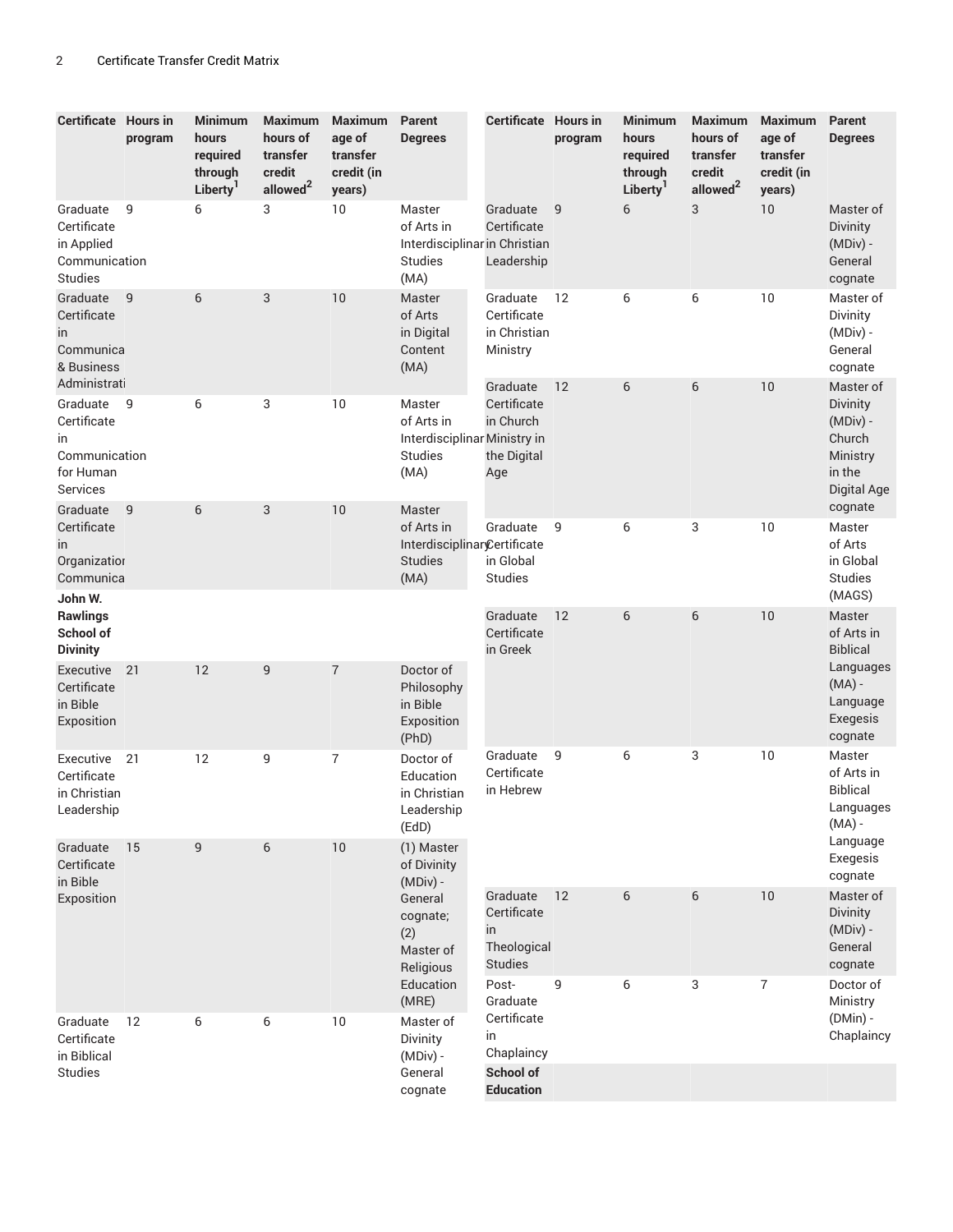| Certificate Hours in                                                         | program | <b>Minimum</b><br>hours<br>required<br>through<br>Liberty <sup>1</sup> | <b>Maximum</b><br>hours of<br>transfer<br>credit<br>allowed <sup>2</sup> | Maximum<br>age of<br>transfer<br>credit (in<br>years) | Parent<br><b>Degrees</b>                                                                                                                                                                                                 | Certificate Hours in                                                      | program | <b>Minimum</b><br>hours<br>required<br>through<br>Liberty <sup>1</sup> | <b>Maximum</b><br>hours of<br>transfer<br>credit<br>allowed <sup>2</sup> | <b>Maximum</b><br>age of<br>transfer<br>credit (in<br>years) | Parent<br><b>Degrees</b>                                                                                                                                                                                                    |
|------------------------------------------------------------------------------|---------|------------------------------------------------------------------------|--------------------------------------------------------------------------|-------------------------------------------------------|--------------------------------------------------------------------------------------------------------------------------------------------------------------------------------------------------------------------------|---------------------------------------------------------------------------|---------|------------------------------------------------------------------------|--------------------------------------------------------------------------|--------------------------------------------------------------|-----------------------------------------------------------------------------------------------------------------------------------------------------------------------------------------------------------------------------|
| Executive 21<br>Certificate<br>in<br>Curriculum<br>&<br>Instruction          |         | 12                                                                     | 9                                                                        | $\overline{7}$                                        | (1)<br>Education<br>Specialist<br>in<br>Curriculum<br>&<br>Instruction<br>$(EdS) - no-$<br>cognate<br>DCP; (2)<br>Doctor of<br>Education<br>in<br>Curriculum<br>&<br>Instruction<br>(EdD) - no-<br>cognate<br><b>DCP</b> | Executive<br>Certificate<br>in School<br>Administrati<br>&<br>Supervision | 21      | 12                                                                     | 9                                                                        | $\overline{7}$                                               | (1)<br>Education<br>Specialist<br>in.<br>Administration<br>&<br>Supervision<br>$(EdS) -$<br>Educational<br>Leadership<br>cognate;<br>(2)<br>Doctor of<br>Education<br>in<br>Administration<br>&<br>Supervision<br>$(EdD)$ - |
| Executive 21<br>Certificate<br>in Higher<br>Education<br>Administrati        |         | 12                                                                     | 9                                                                        | $\boldsymbol{7}$                                      | (1)<br>Education<br>Specialist<br>in Higher<br>Education<br>Administration in Special<br>(EdS); (2)<br>Doctor of<br>Philosophy<br>in Higher<br>Education                                                                 | Executive 21<br>Certificate<br>Education                                  |         | 12                                                                     | 9                                                                        | $\overline{7}$                                               | Educational<br>Leadership<br>cognate<br>Doctor of<br>Philosophy<br>in<br>Education<br>$(PhD) -$<br>Special<br>Education<br>cognate                                                                                          |
|                                                                              |         |                                                                        |                                                                          |                                                       | <b>Administration Graduate</b><br>$(PhD) -$<br>Educational<br>Leadership<br>cognate                                                                                                                                      | Certificate<br>in Autism<br>Education                                     | -9<br>6 |                                                                        | 3                                                                        | 10                                                           | (1)<br>Master of<br>Education<br>in<br>Curriculum                                                                                                                                                                           |
| Executive 21<br>Certificate<br>in<br>Instructional<br>Design &<br>Technology |         | 12                                                                     | 9                                                                        | 7                                                     | Doctor of<br>Philosophy<br>in<br>Education<br>$(PhD) -$<br>Instructional<br>Design &<br>Technology<br>cognate                                                                                                            |                                                                           |         |                                                                        |                                                                          |                                                              | &<br>Instruction<br>$(MEd)$ -<br>General<br>Education<br>cognate;<br>(2)<br>Master of<br>Education<br>in<br>Curriculum<br>&<br>Instruction<br>(MEd) -<br>Special<br>Education<br>cognate                                    |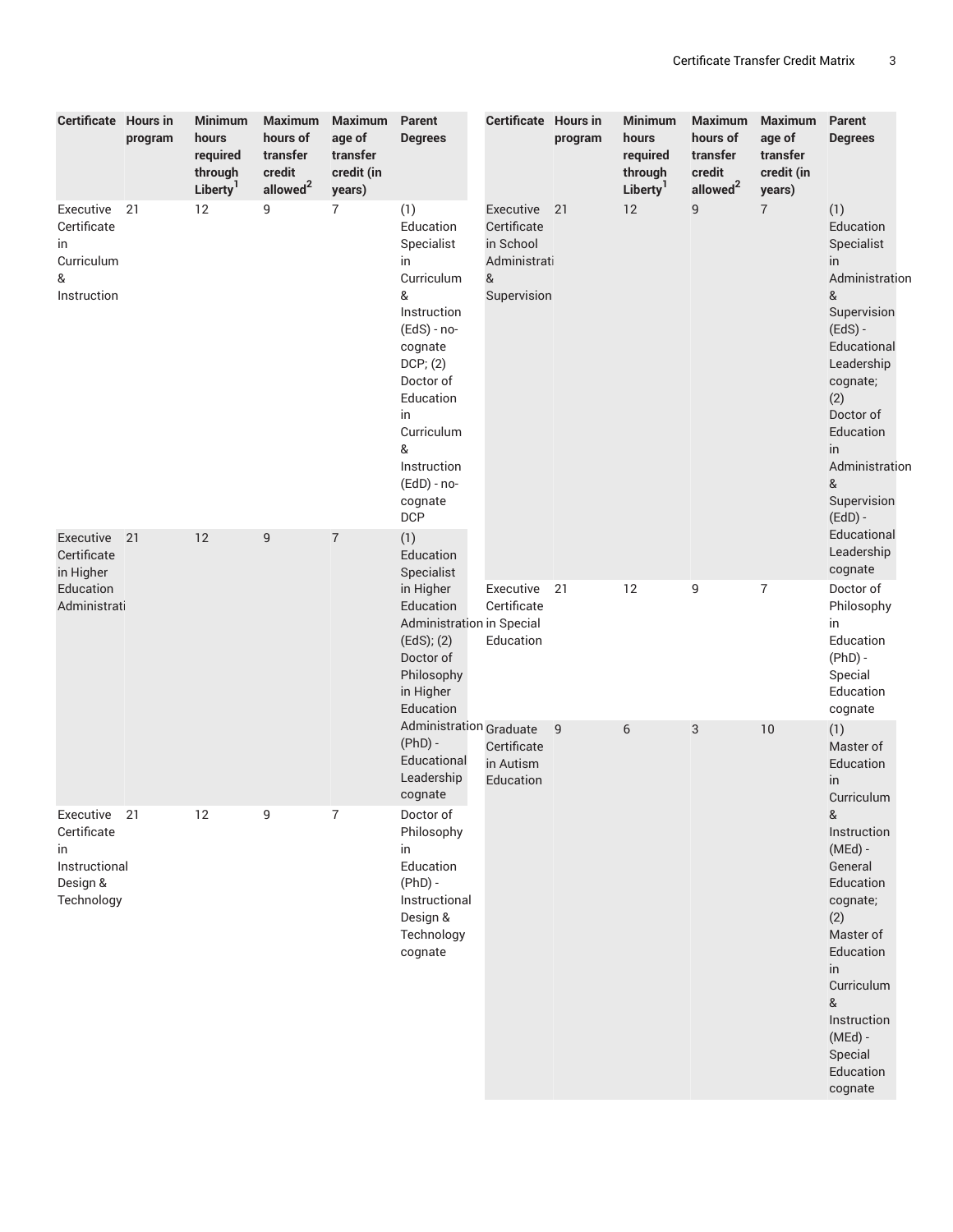| <b>Certificate Hours in</b>                                                                                                   | program | <b>Minimum</b><br>hours<br>required<br>through<br>Liberty <sup>1</sup> | <b>Maximum</b><br>hours of<br>transfer<br>credit<br>allowed <sup>2</sup> | <b>Maximum</b><br>age of<br>transfer<br>credit (in<br>years) | Parent<br><b>Degrees</b>                                                                                                    | <b>Certificate Hours in</b>                                              | program        | <b>Minimum</b><br>hours<br>required<br>through<br>Liberty <sup>1</sup> | <b>Maximum</b><br>hours of<br>transfer<br>credit<br>allowed <sup>2</sup> | <b>Maximum</b><br>age of<br>transfer<br>credit (in<br>years) | Parent<br><b>Degrees</b>                                                                                                |
|-------------------------------------------------------------------------------------------------------------------------------|---------|------------------------------------------------------------------------|--------------------------------------------------------------------------|--------------------------------------------------------------|-----------------------------------------------------------------------------------------------------------------------------|--------------------------------------------------------------------------|----------------|------------------------------------------------------------------------|--------------------------------------------------------------------------|--------------------------------------------------------------|-------------------------------------------------------------------------------------------------------------------------|
| Graduate<br>Certificate<br>in Career &<br>Technical<br>Education<br>Transition<br>& Special<br>Needs<br>Add-On<br>Endorsement | 12      | 6                                                                      | 6                                                                        | 10                                                           | Master of<br>Education<br>in<br>Curriculum<br>&<br>Instruction<br>$(MEd)$ -<br>General<br>Education<br>cognate              | Graduate<br>Certificate<br>in Middle<br>Grades                           | $\overline{9}$ | 6                                                                      | 3                                                                        | 10                                                           | (1)<br>Master of<br>Education<br>in<br>Curriculum<br>&<br>Instruction<br>$(MEd)$ -<br>General<br>Education<br>cognate;  |
| Graduate<br>Certificate<br>in<br>Educational<br>Technology<br>& Online<br>Instruction                                         | 9       | 6                                                                      | 3                                                                        | 10                                                           | (1)<br>Master of<br>Education<br>in<br>Curriculum<br>&<br>Instruction<br>$(MEd)$ -<br>Educational<br>Technology<br>cognate; |                                                                          |                |                                                                        |                                                                          |                                                              | (2)<br>Master of<br>Education<br>in<br>Curriculum<br>&<br>Instruction<br>$(MEd)$ -<br>Middle<br>Grades<br>cognate       |
|                                                                                                                               |         |                                                                        |                                                                          |                                                              | (2)<br>Master of<br>Education<br>in<br>Curriculum<br>&<br>Instruction<br>$(MEd)$ -<br>General<br>Education<br>cognate       | Graduate<br>Certificate<br>in<br>Preschool                               | - 9            | 6                                                                      | 3                                                                        | 10                                                           | Master of<br>Education<br>in<br>Curriculum<br>&<br>Instruction<br>(MEd)<br>- Early<br>Childhood<br>Education<br>cognate |
| Graduate<br>Certificate<br>in Gifted<br>Education                                                                             | 12      | 6                                                                      | 6                                                                        | 10                                                           | Master of<br>Education<br>in<br>Curriculum<br>&<br>Instruction<br>$(MEd)$ -<br>Gifted<br>Education                          | Graduate<br>Certificate<br>in School<br>Administrati<br>&<br>Supervision | 21             | 12                                                                     | $\mathsf g$                                                              | $10\,$                                                       | (Add-On<br>Endorsement)<br>Master of<br>Education<br>$(MEd)$ -<br>Administration<br>&<br>Supervision<br>concentration   |
|                                                                                                                               |         |                                                                        |                                                                          |                                                              | cognate<br>(Add-On<br>Endorsement)                                                                                          | Graduate<br>Certificate<br>in School<br>Leadership                       | $\overline{9}$ | 6                                                                      | 3                                                                        | 10                                                           | Master of<br>Education<br>in<br>Curriculum<br>&<br>Instruction<br>$(MEd)$ -<br>General<br>Education<br>cognate          |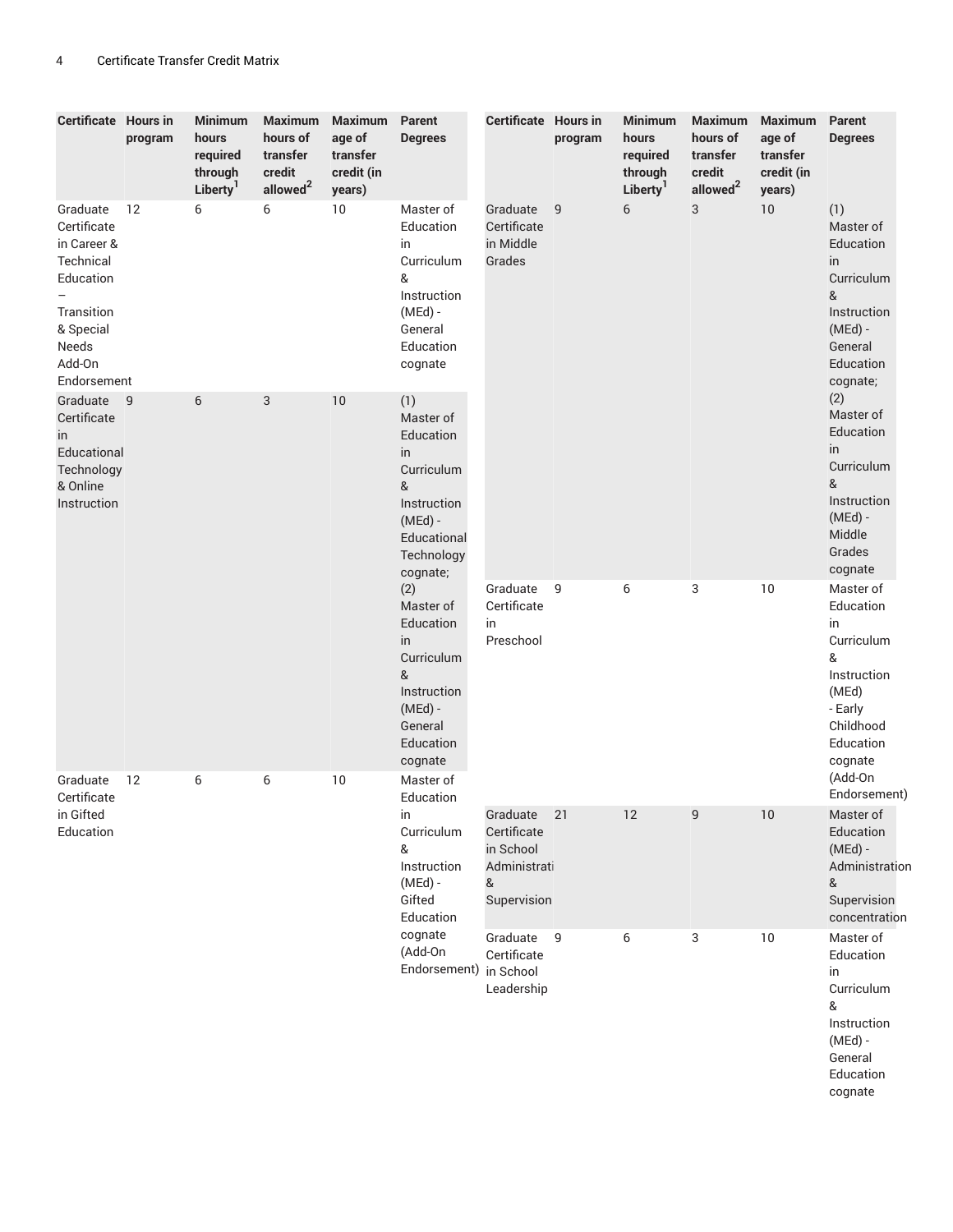| <b>Certificate Hours in</b>                                                   | program | <b>Minimum</b><br>hours<br>required<br>through<br>Liberty <sup>1</sup> | <b>Maximum</b><br>hours of<br>transfer<br>credit<br>allowed <sup>2</sup> | <b>Maximum</b><br>age of<br>transfer<br>credit (in<br>years) | Parent<br><b>Degrees</b>                                                                                                                        | Certificate Hours in                                    | program | <b>Minimum</b><br>hours<br>required<br>through<br>Liberty <sup>1</sup> | <b>Maximum</b><br>hours of<br>transfer<br>credit<br>allowed <sup>2</sup> | <b>Maximum</b><br>age of<br>transfer<br>credit (in<br>years) | Parent<br><b>Degrees</b>                                                        |
|-------------------------------------------------------------------------------|---------|------------------------------------------------------------------------|--------------------------------------------------------------------------|--------------------------------------------------------------|-------------------------------------------------------------------------------------------------------------------------------------------------|---------------------------------------------------------|---------|------------------------------------------------------------------------|--------------------------------------------------------------------------|--------------------------------------------------------------|---------------------------------------------------------------------------------|
| Graduate<br>Certificate<br>in Special<br>Education<br>- General<br>Curriculum | 15      | $\overline{9}$                                                         | 6                                                                        | 10                                                           | Master of<br>Education<br>in<br>Curriculum<br>&<br>Instruction                                                                                  | Executive<br>Certificate<br>in Criminal<br>Justice      | 21      | 12                                                                     | 9                                                                        | $\overline{7}$                                               | Doctor of<br>Philosophy<br>in Criminal<br>Justice<br>(PhD) - all<br><b>DCPs</b> |
| Add-On<br>Endorsemer                                                          |         |                                                                        |                                                                          |                                                              | $(MEd)$ -<br>General<br>Education<br>cognate                                                                                                    | Executive<br>Certificate<br>in Public<br>Administration | 21      | 12                                                                     | 9                                                                        | 7                                                            | Doctor<br>of Public<br>Administration<br>(DPA)                                  |
| Graduate<br>Certificate<br>in Urban<br>Education                              | 9       | 6                                                                      | 3                                                                        | 10                                                           | Master of<br>Education<br>in<br>Curriculum<br>&<br>Instruction                                                                                  | Executive<br>Certificate<br>in Public<br>Policy         | 21      | 12                                                                     | 9                                                                        | $\overline{7}$                                               | Doctor of<br>Philosophy<br>in Public<br>Policy<br>(PhD) - all<br><b>DCPs</b>    |
|                                                                               |         |                                                                        |                                                                          |                                                              | $(MEd)$ -<br>Urban<br>Education<br>cognate                                                                                                      | Graduate<br>Certificate<br>in Criminal<br>Justice       | 9       | 6                                                                      | 3                                                                        | 10                                                           | Master of<br>Science in<br>Criminal<br>Justice                                  |
| <b>Helms</b><br>School of<br>Government                                       |         |                                                                        |                                                                          |                                                              |                                                                                                                                                 |                                                         |         |                                                                        |                                                                          |                                                              | $(MS) - all$<br><b>DCPs</b>                                                     |
| Advanced 21<br>Graduate<br>Certificate<br>in Criminal<br>Justice              |         | 12                                                                     | 9                                                                        | 10                                                           | (1) Master<br>of Science<br>in Criminal<br>Justice<br>$(MS)$ -<br>Forensic<br>Psychology<br>cognate;<br>(2) Master<br>of Science<br>in Criminal | Graduate<br>Certificate<br>in Public<br>Administrati    | 9       | 6                                                                      | 3                                                                        | 10                                                           | Master<br>of Public<br>Administration<br>(MPA) - all<br><b>DCPs</b>             |
|                                                                               |         |                                                                        |                                                                          |                                                              |                                                                                                                                                 | Graduate<br>Certificate<br>in Public<br>Policy          | 9       | 6                                                                      | 3                                                                        | 10                                                           | Master<br>of Arts<br>in Public<br>Policy<br>$(MAPP) -$<br>all DCPs              |
|                                                                               |         |                                                                        |                                                                          |                                                              | Justice<br>(MS) - no-<br>cognate                                                                                                                | School<br>of Health<br><b>Sciences</b>                  |         |                                                                        |                                                                          |                                                              |                                                                                 |
| Advanced 21<br>Graduate<br>Certificate<br>in                                  |         | 12                                                                     | 9                                                                        | 10                                                           | <b>DCP</b><br>Master of<br>Science in<br>Criminal<br>Justice                                                                                    | Graduate<br>Certificate<br>in<br>Epidemiology           | 24      | 12                                                                     | 12                                                                       | 10                                                           | Master<br>of Public<br>Health<br>$(MPH)$ -<br>Epidemiology<br>concentration     |
| Homeland<br>Security                                                          |         |                                                                        |                                                                          |                                                              | $(MS)$ -<br>Homeland<br>Security<br>cognate                                                                                                     | Graduate<br>Certificate<br>in Global                    | 15      | 9                                                                      | 6                                                                        | 10                                                           | Master<br>of Public<br>Health                                                   |
| Advanced 21<br>Graduate<br>Certificate<br>in Public                           |         | 12                                                                     | 9                                                                        | 10                                                           | Master<br>of Arts<br>in Public<br>Policy                                                                                                        | Health                                                  |         |                                                                        |                                                                          |                                                              | (MPH)<br>- Global<br>Health<br>concentration                                    |
| Policy                                                                        |         |                                                                        |                                                                          |                                                              | $(MAPP) -$<br>all DCPs                                                                                                                          |                                                         |         |                                                                        |                                                                          |                                                              |                                                                                 |